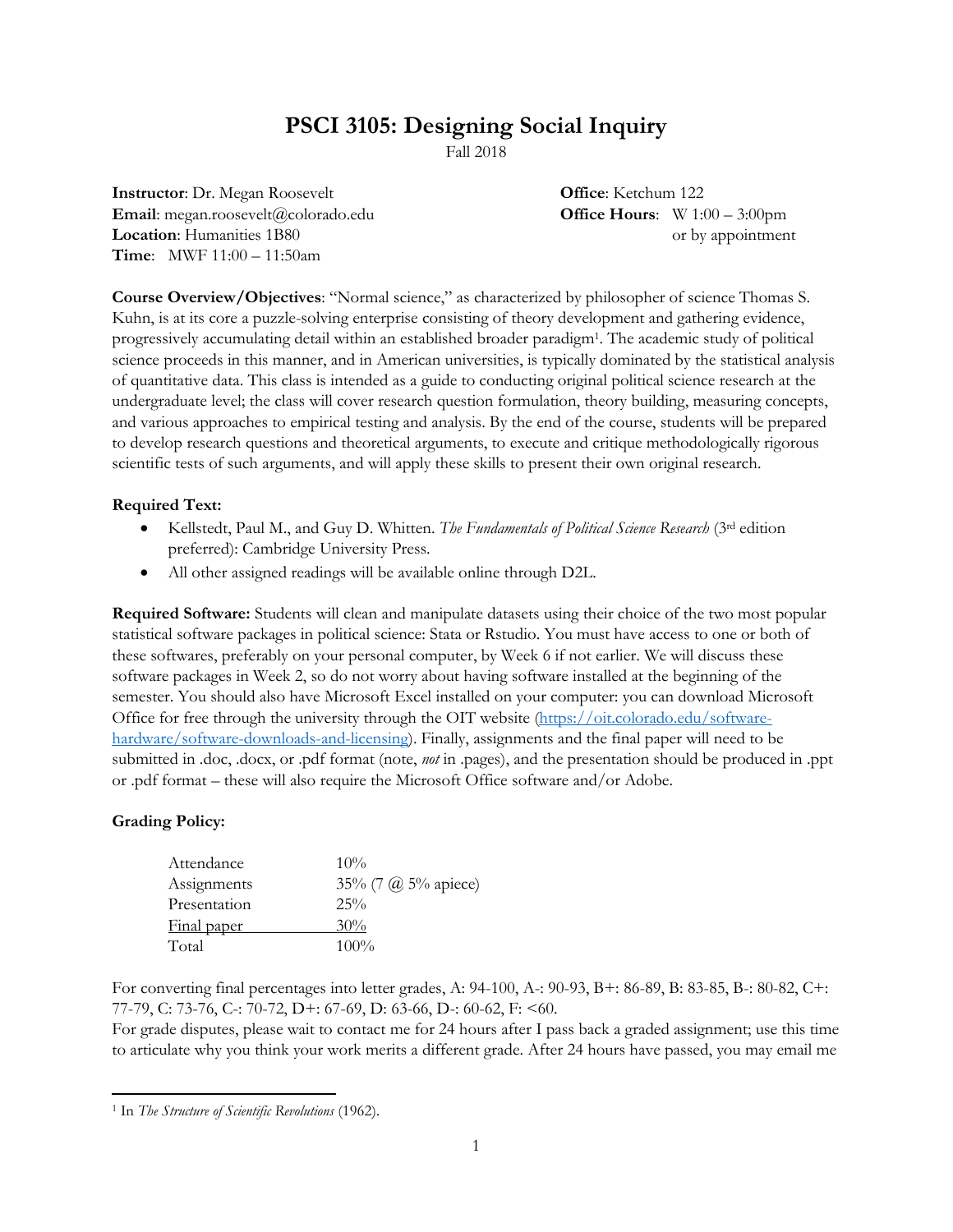to set an appointment to discuss the grade. While you are encouraged to drop by office hours to discuss class materials or personal concerns, you should not expect to walk into office hours to challenge a grade without emailing me about the grade dispute first. Please discuss grades within one week of receiving them; I will not change grades on assignments if you come to me at the end of the semester.

#### **Graded items and assignments**:

**Attendance**: Students will sign next to their name on daily attendance sheets which will circulate at the beginning of each class. Attendance makes up 10 percent of the overall grade. Students are allowed four missed classes with no questions asked; beyond that, each missed day will deduct one percentage point from your attendance grade (i.e. once you miss 14 days of class, you will have an attendance grade of 0). The three free days are intended to encompass all absences, "excused" or otherwise. If you miss a day due to illness or unforeseen circumstances, feel free to drop by my office hours or talk about it if you wish, but I do not require (or want) documentation to attempt to excuse the absence.

**Assignments:** There will be seven assignments due throughout the semester, with due dates indicated on the syllabus. Some will be partially or entirely completed during class periods, but most will be done outside the classroom. Students should upload these to the appropriate assignment folder on D2L by midnight on the day indicated on the syllabus (e.g. Assignment 2 should be uploaded before 12:01am Thursday, 9/20). These will be automatically run through an originality checking software, so be sure to do your own work and cite where appropriate (we will discuss protocol here before assignments are due).

**Presentation:** In Week 15, students will give approximately 5-minute presentations of the research design they have developed throughout the semester, covering research question and motivation, theory and hypotheses, and preliminary empirical test results. We will end each day of presentations with a short period devoted to Q&A or constructive feedback, which students may incorporate into their final papers. I will also give students written notes on their projects following their presentations designed to strengthen the final paper due in Week 16. I will provide a rubric on D2L, but students can expect to be evaluated for this portion of the grade based on three components: the content of their presentation, their delivery of this content, and their engagement with fellow students during the Q&A sections.

**Final Paper:** The final paper, due in both electronic and hard copy on the last day of class (Wednesday, 12/12), will be a 10-15 page original research paper that is a culmination of several assignments completed throughout the semester. Like the assignments, the electronic copy of the paper should be uploaded to the appropriate folder on D2L, which will run it through a plagiarism detection software. Extensive guidelines on both the paper itself and proper rules for citation of academic work will be posted closer to the due date. All papers should be original work, not previously or simultaneously submitted for credit in another course without my prior approval.

**Late work policy**: For each day an assignment is late, it will be assessed a one-letter-grade penalty: if an assignment due by midnight on a Friday would have earned an 88 but is submitted by midnight on Saturday, it will receive a 78, a 68 if received on Sunday, etc. Students will sign up a week in advance for their Week 15 presentation slots; if you know in advance that you will have to miss yours, let me know as soon as possible to reach an alternate arrangement.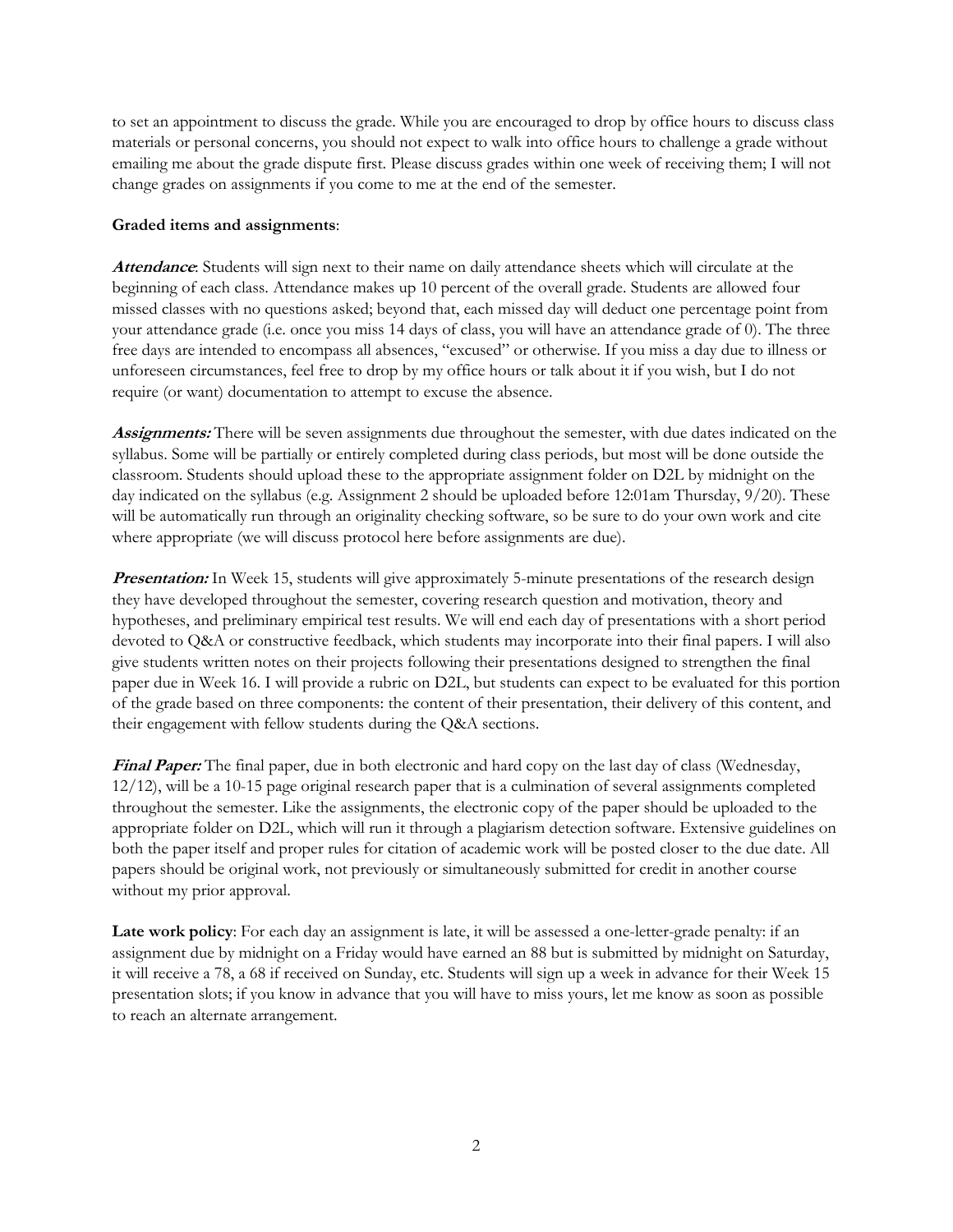## **Class Schedule:**

**\***subject to change based on the pace at which we cover material

# **Week 1: Introduction**

- Monday, 8/27: Syl)labus overview
- Wednesday: 8/29: Studying political science
	- o Reading: "Fudging hell: Are results in top journals to be trusted?" *The Economist*, January 21, 2016. Available on D2L.
- Friday, 8/31: **no class – APSA annual meeting**

# **Week 2: Working with quantitative data**

- Monday,  $9/3$ : **no class Labor Day**
- Wednesday, 9/5: Observations, variables, and datasets
	- o Reading: *Fundamentals of Political Science Research (FPSR*) chapter 1
- Friday, 9/7: Getting started with statistical softwares

# **Week 3: Coming up with a research project**

- Monday,  $9/10$ : Levels of analysis
	- o In class: Assignment 1
- Wednesday, 9/12: Strategies to develop a research question o Reading: *FPSR* chapter 2
- Friday, 9/14: Theory building

## **Week 4: Correlation vs. causation**

- Monday,  $9/17$ : What's the difference why does it matter? o Reading: *FPSR* chapter 3
- Wednesday, 9/19: Establishing causality
	- o Assignment 2 due
- Friday, 9/21: **no class – MR out of town**

## **Week 5: Introduction to probability theory**

- Monday,  $9/24$ : Central limit theorem and the law of large numbers o Reading: *FPSR* chapter 7
- Wednesday, 9/26: Sample statistics vs. population parameters
- Friday, 9/28: Internal and external validity

## **Week 6: Measuring concepts and operationalizing variables**

- Monday, 10/1: Quantifying theoretical concepts with observable data o Reading: *FPSR* chapter 6
- Wednesday, 10/3: Bias, efficiency, and consistency
	- o Reading: *FPSR* chapter 5
- Friday, 10/5: Descriptive statistics
	- o In class: Assignment 3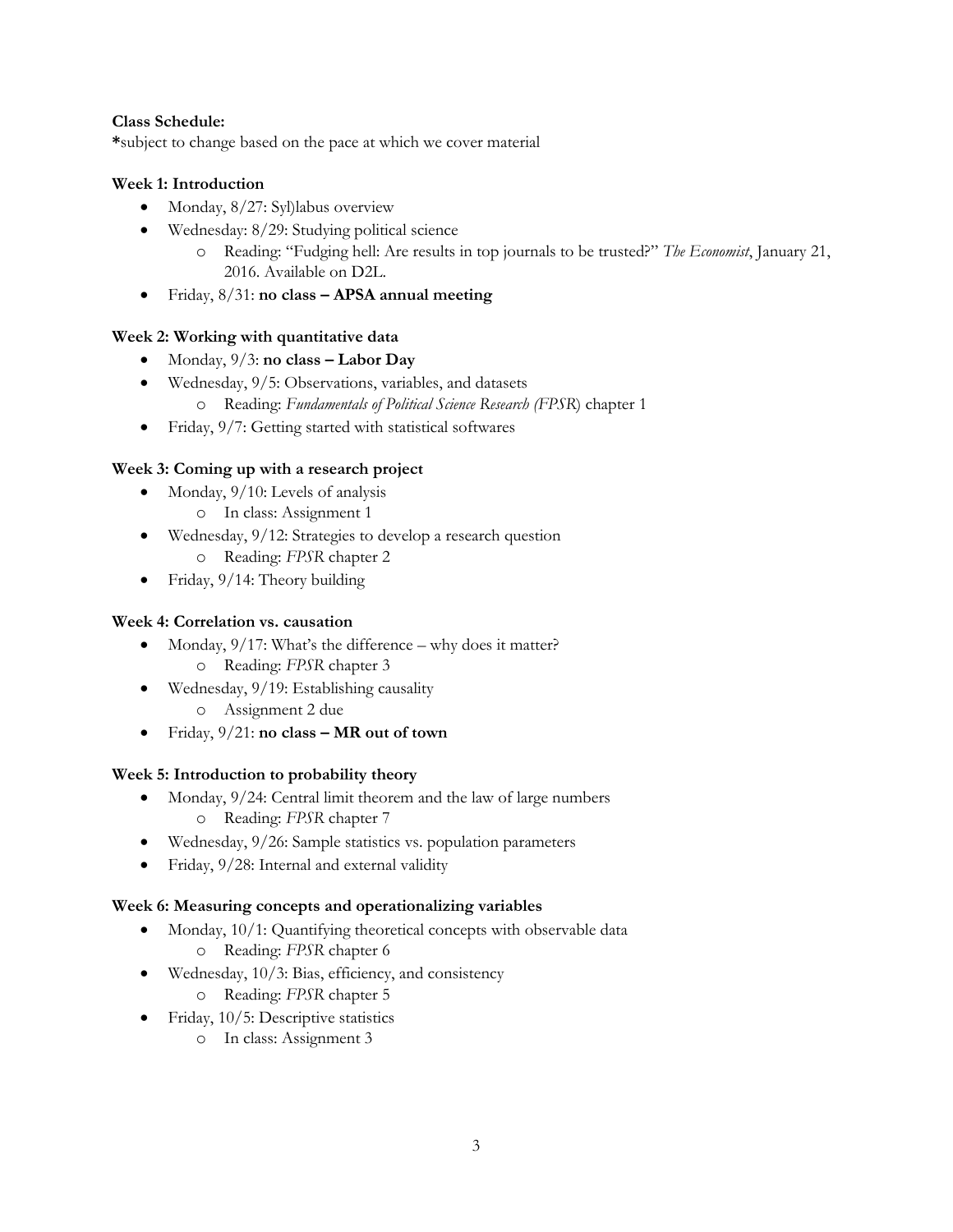## **Week 7: Bivariate hypothesis testing**

- Monday, 10/8: Forming directional hypotheses in reference to the null hypothesis o Reading: *FPSR* chapter 8
- Wednesday, 10/10: The logic of *p*-values
- Friday, 10/12: Options for bivariate hypothesis tests

# **Week 8: Bivariate linear regressions**

- Monday, 10/15: Assumptions of OLS regression
	- o Reading: *FPSR* chapter 9
- Wednesday, 10/17: Running and interpreting bivariate regressions
- Friday, 10/19: Assessing model fit
	- o Assignment 4 due

# **Week 9: Multiple regression**

- Monday, 10/22: Identifying relevant control variables
	- o Reading: *FPSR* chapter 10
- Wednesday, 10/24: Running and interpreting multiple regressions
- Friday, 10/26: Statistical vs. substantive significance
	- o Assignment 5 due

# **Week 10: Presenting results**

- Monday, 10/29: Words vs. pictures
	- o Reading: Kastellec, Jonathan P., and Eduardo L. Leoni. 2007. "Using graphs instead of tables in political science." *Perspectives on Politics* 5(4): 755-771.
- Wednesday, 10/31: Building meaningful graphics
	- o Reading: Wickham, Hadley. 2010. "A layered grammar of graphics." *Journal of Computational and Graphical Statistics* 19(1): 3-28.
- Friday, 11/2: Fun with visual presentations of data
	- o Assignment 6 due

# **Week 11: Model specification**

- Monday, 11/5: Alternate specifications and robustness checks o Reading: *FPSR* chapter 11
- Wednesday, 11/7: Diagnostic tests
- Friday, 11/9: Constructing and interpreting interactive terms
	- o Assignment 7 due

## **Week 12: Logistic regression and time series data**

- Monday, 11/12: Alternate dependent variable structures o Reading: *FPSR* chapter 12
- Wednesday, 11/14: Running and interpreting logistic regressions
- Friday, 11/16: Time series/panel data and lagged DVs

## **Week 13**

**\*\*\*\*no class – Fall Break\*\*\*\***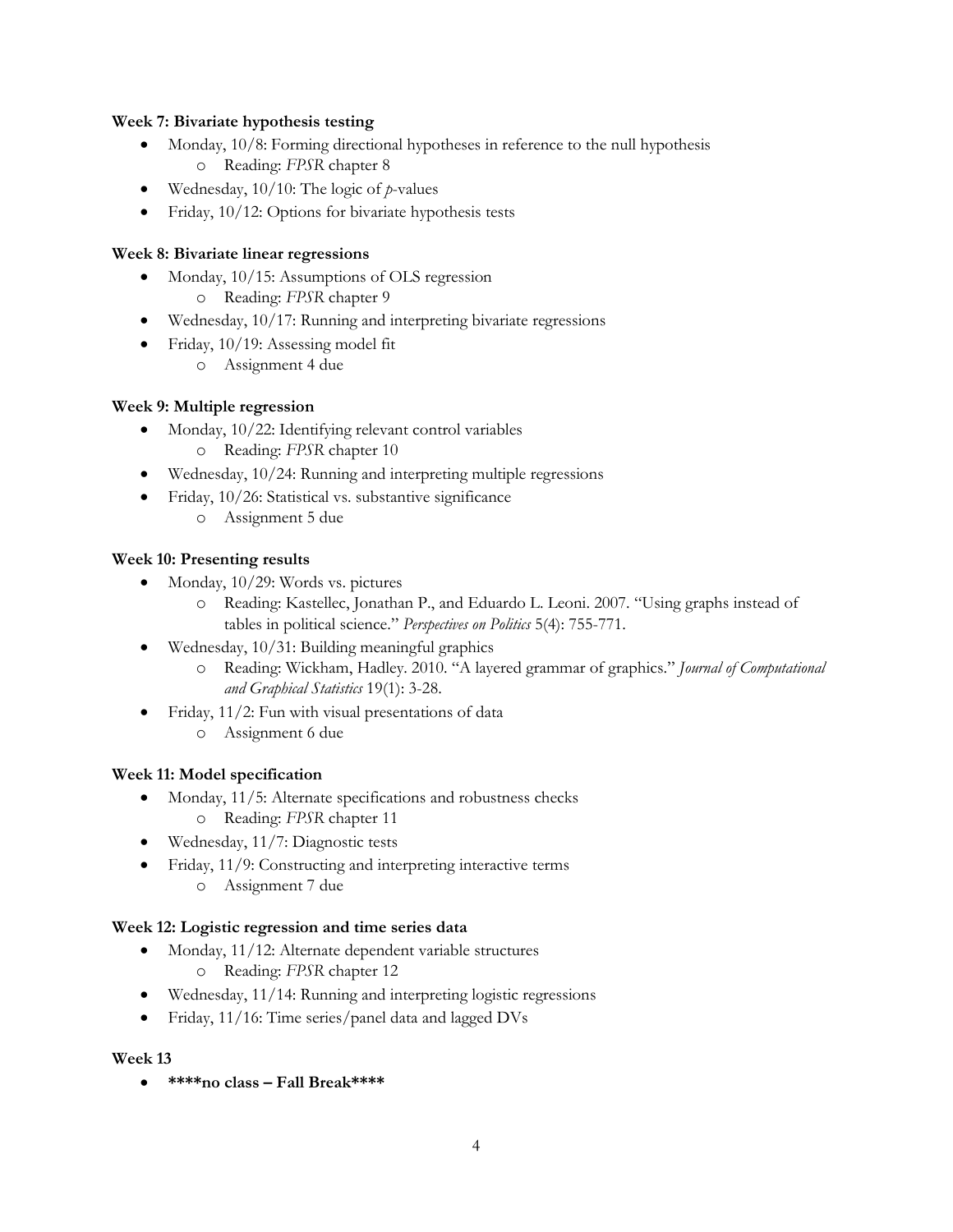## **Week 14: Qualitative approaches to political science**

- Monday, 11/26: Case study selection and implementation
	- o Reading: Geddes, Barbara. 1990. "How the cases you choose affect the answers you get: Selection bias in comparative politics." *Political Analysis* 2: 131-150. Available on D2L.
- Wednesday, 11/28: Process tracing
	- o Reading: Ricks, Jacob, and Amy H. Liu. 2018. "Process-tracing research designs: A practical guide." *PS: Political Science and Politics*, 1-5. Available on D2L.
- Friday, 11/30: field research and natural experiments
	- o Reading: Excerpts from Putnam, Robert D., Robert Leonardi, and Rafaella Y. Nanetti. 1994. *Making Democracy Work: Civic Traditions in Modern Italy.* Princeton University press: Princeton, NJ., and Posner, Daniel N. 2004. "The political salience of cultural difference: Why Chewas and Tumbukas are allies in Zambia and adversaries in Malawi." *American Political Science Review*  98(4): 529-545. Available on D2L (separate files).

#### **Week 15: Research presentations**

## **Week 16: Wrapping up**

- Monday, 12/10: writing day
- Wednesday, 12/12: last day of class
	- o Paper due in hard copy and on D2L

#### **University Policies:**

**Accommodation for Disabilities**: If you qualify for accommodations because of a disability, please submit your accommodation letter from Disability Services to your faculty member in a timely manner so that your needs can be addressed. Disability Services determines accommodations based on documented disabilities in the academic environment. Information on requesting accommodations is located on the [Disability Services website.](http://www.colorado.edu/disabilityservices/students) Contact Disability Services at 303- 492-8671 or  $\frac{dsinfo(\partial\Omega_{\text{colorado.edu}})}{dsinfo(\partial\Omega_{\text{colorado.edu}})}$  for further assistance. If you have a temporary medical condition or injury, see [Temporary Medical Conditions](http://www.colorado.edu/disabilityservices/students/temporary-medical-conditions) under the Students tab on the Disability Services website.

**Classroom Behavior**: Students and faculty each have responsibility for maintaining an appropriate learning environment. Those who fail to adhere to such behavioral standards may be subject to discipline. Professional courtesy and sensitivity are especially important with respect to individuals and topics dealing with race, color, national origin, sex, pregnancy, age, disability, creed, religion, sexual orientation, gender identity, gender expression, veteran status, political affiliation or political philosophy. Class rosters are provided to the instructor with the student's legal name. I will gladly honor your request to address you by an alternate name or gender pronoun. Please advise me of this preference early in the semester so that I may make appropriate changes to my records. For more information, see the policies on [classroom behavior](http://www.colorado.edu/policies/student-classroom-and-course-related-behavior) and the [Student Code of Conduct.](http://www.colorado.edu/osccr/)

**Honor Code:** All students enrolled in a University of Colorado Boulder course are responsible for knowing and adhering to the Honor Code. Violations of the policy may include: plagiarism, cheating, fabrication, lying, bribery, threat, unauthorized access to academic materials, clicker fraud, submitting the same or similar work in more than one course without permission from all course